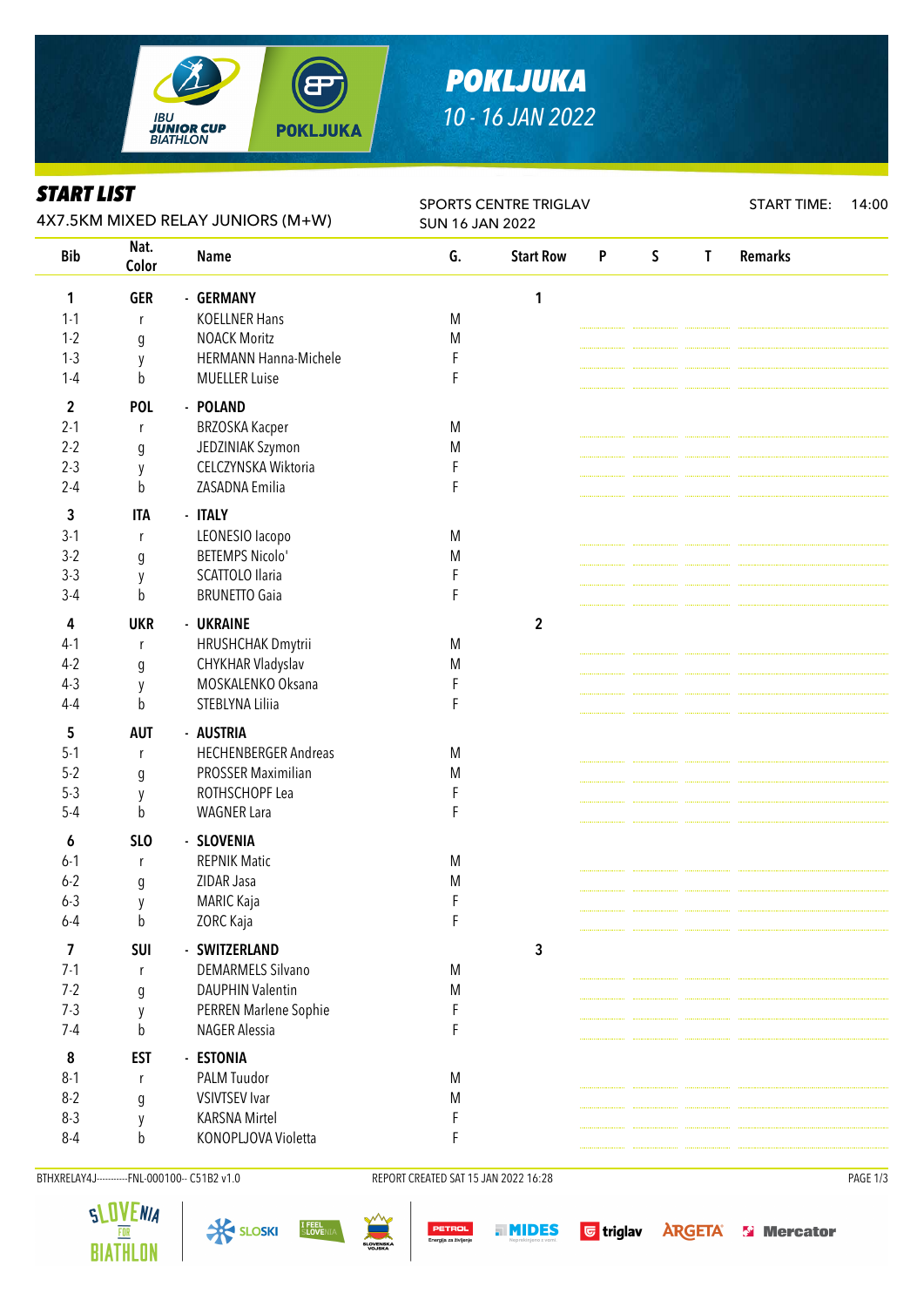

# *POKLJUKA 10 - 16 JAN 2022*

### *START LIST*

| Nat.<br><b>Bib</b><br>G.<br>$\mathsf S$<br><b>Remarks</b><br><b>Start Row</b><br>P<br>$\mathsf{T}$<br><b>Name</b><br>Color<br>9<br><b>CZE</b><br>- CZECH REPUBLIC<br>$9 - 1$<br>MANEK Ondrej<br>M<br>r<br>$9 - 2$<br><b>ABRAHAM Ludek</b><br>M<br>$\boldsymbol{g}$<br>MASARIKOVA Gabriela<br>$9 - 3$<br>F<br>y<br>$9 - 4$<br>F<br>b<br>JANDOVA Tereza<br>- RUSSIA<br>10<br><b>RUS</b><br>4<br><b>BLINOV Nikita</b><br>$10-1$<br>M<br>r<br>$10-2$<br>KOVALEV Aleksei<br>M<br>g<br>$10-3$<br><b>TINIAKOVA Anna</b><br>F<br>y<br>$10 - 4$<br><b>BATMANOVA Anastasiia</b><br>F<br>b<br>11<br><b>ROU</b><br>- ROMANIA<br>$11-1$<br><b>GRUMEZA Robert</b><br>M<br>r<br>$11-2$<br><b>FOLEA Marian</b><br>M<br>g<br>$11-3$<br><b>PUSCARIU Dorina</b><br>F<br>y<br>RIMBEU Adelina<br>$11 - 4$<br>b<br>F<br>12<br><b>BUL</b><br>- BULGARIA<br>$12-1$<br><b>VASILEV Konstantin</b><br>M<br>r<br>$12 - 2$<br>ATANASOV Krasimir<br>M<br>$\boldsymbol{g}$<br>$12-3$<br>YOLOVA Stefani<br>F<br>y<br>RADKOVSKA Lora<br>$12 - 4$<br>b<br>F<br>13<br><b>SRB</b><br>5<br>- SERBIA<br>$13-1$<br>DJORDJEVIC Nikola<br>M<br>r<br>$13-2$<br><b>DJORDJEVIC Milos</b><br>M<br>g<br>$13-3$<br><b>BUCIC</b> Emilija<br>F<br>y<br>$13-4$<br>CUPOVIC Isidora<br>b<br>F<br><b>SVK</b><br>14<br>- SLOVAKIA<br><b>BELICAJ Benjamin</b><br>$14-1$<br>M<br>r<br><b>BORGULA Jakub</b><br>$14-2$<br>M<br>q<br>$14-3$<br>SKACANOVA Barbara<br>F<br>y<br>F<br>$14-4$<br>b<br>KAPUSTOVA Ema<br>15<br><b>GRE</b><br>- GREECE<br>$15-1$<br><b>METSIOS Konstantinos</b><br>M<br>r<br>$15-2$<br><b>ROSENLIS Vasileios</b><br>M<br>g<br>KOTSALOU Ioanna<br>$15-3$<br>F<br>y<br>$15 - 4$<br>b<br><b>TSIARKA Maria</b><br>F<br>16<br><b>BIH</b><br>- BOSNIA AND HERZEGOVINA<br>6<br>$16-1$<br><b>BILINAC Nikola</b><br>M<br>r<br>$16 - 2$<br><b>LALOVIC Uros</b><br>M<br>g<br>$16 - 3$<br>PLAKALOVIC Sara<br>F<br>y<br>$16 - 4$<br>VOJINOVIC Anastasija<br>b<br>F | <i><b>SIAKI LISI</b></i><br>4X7.5KM MIXED RELAY JUNIORS (M+W) |  |  | SPORTS CENTRE TRIGLAV<br><b>SUN 16 JAN 2022</b> |  |  |  |  | <b>START TIME:</b><br>14:00 |  |  |
|---------------------------------------------------------------------------------------------------------------------------------------------------------------------------------------------------------------------------------------------------------------------------------------------------------------------------------------------------------------------------------------------------------------------------------------------------------------------------------------------------------------------------------------------------------------------------------------------------------------------------------------------------------------------------------------------------------------------------------------------------------------------------------------------------------------------------------------------------------------------------------------------------------------------------------------------------------------------------------------------------------------------------------------------------------------------------------------------------------------------------------------------------------------------------------------------------------------------------------------------------------------------------------------------------------------------------------------------------------------------------------------------------------------------------------------------------------------------------------------------------------------------------------------------------------------------------------------------------------------------------------------------------------------------------------------------------------------------------------------------------------------------------------------------------------------------------------------------------------------------------------------------------------------------|---------------------------------------------------------------|--|--|-------------------------------------------------|--|--|--|--|-----------------------------|--|--|
|                                                                                                                                                                                                                                                                                                                                                                                                                                                                                                                                                                                                                                                                                                                                                                                                                                                                                                                                                                                                                                                                                                                                                                                                                                                                                                                                                                                                                                                                                                                                                                                                                                                                                                                                                                                                                                                                                                                     |                                                               |  |  |                                                 |  |  |  |  |                             |  |  |
|                                                                                                                                                                                                                                                                                                                                                                                                                                                                                                                                                                                                                                                                                                                                                                                                                                                                                                                                                                                                                                                                                                                                                                                                                                                                                                                                                                                                                                                                                                                                                                                                                                                                                                                                                                                                                                                                                                                     |                                                               |  |  |                                                 |  |  |  |  |                             |  |  |
|                                                                                                                                                                                                                                                                                                                                                                                                                                                                                                                                                                                                                                                                                                                                                                                                                                                                                                                                                                                                                                                                                                                                                                                                                                                                                                                                                                                                                                                                                                                                                                                                                                                                                                                                                                                                                                                                                                                     |                                                               |  |  |                                                 |  |  |  |  |                             |  |  |
|                                                                                                                                                                                                                                                                                                                                                                                                                                                                                                                                                                                                                                                                                                                                                                                                                                                                                                                                                                                                                                                                                                                                                                                                                                                                                                                                                                                                                                                                                                                                                                                                                                                                                                                                                                                                                                                                                                                     |                                                               |  |  |                                                 |  |  |  |  |                             |  |  |
|                                                                                                                                                                                                                                                                                                                                                                                                                                                                                                                                                                                                                                                                                                                                                                                                                                                                                                                                                                                                                                                                                                                                                                                                                                                                                                                                                                                                                                                                                                                                                                                                                                                                                                                                                                                                                                                                                                                     |                                                               |  |  |                                                 |  |  |  |  |                             |  |  |
|                                                                                                                                                                                                                                                                                                                                                                                                                                                                                                                                                                                                                                                                                                                                                                                                                                                                                                                                                                                                                                                                                                                                                                                                                                                                                                                                                                                                                                                                                                                                                                                                                                                                                                                                                                                                                                                                                                                     |                                                               |  |  |                                                 |  |  |  |  |                             |  |  |
|                                                                                                                                                                                                                                                                                                                                                                                                                                                                                                                                                                                                                                                                                                                                                                                                                                                                                                                                                                                                                                                                                                                                                                                                                                                                                                                                                                                                                                                                                                                                                                                                                                                                                                                                                                                                                                                                                                                     |                                                               |  |  |                                                 |  |  |  |  |                             |  |  |
|                                                                                                                                                                                                                                                                                                                                                                                                                                                                                                                                                                                                                                                                                                                                                                                                                                                                                                                                                                                                                                                                                                                                                                                                                                                                                                                                                                                                                                                                                                                                                                                                                                                                                                                                                                                                                                                                                                                     |                                                               |  |  |                                                 |  |  |  |  |                             |  |  |
|                                                                                                                                                                                                                                                                                                                                                                                                                                                                                                                                                                                                                                                                                                                                                                                                                                                                                                                                                                                                                                                                                                                                                                                                                                                                                                                                                                                                                                                                                                                                                                                                                                                                                                                                                                                                                                                                                                                     |                                                               |  |  |                                                 |  |  |  |  |                             |  |  |
|                                                                                                                                                                                                                                                                                                                                                                                                                                                                                                                                                                                                                                                                                                                                                                                                                                                                                                                                                                                                                                                                                                                                                                                                                                                                                                                                                                                                                                                                                                                                                                                                                                                                                                                                                                                                                                                                                                                     |                                                               |  |  |                                                 |  |  |  |  |                             |  |  |
|                                                                                                                                                                                                                                                                                                                                                                                                                                                                                                                                                                                                                                                                                                                                                                                                                                                                                                                                                                                                                                                                                                                                                                                                                                                                                                                                                                                                                                                                                                                                                                                                                                                                                                                                                                                                                                                                                                                     |                                                               |  |  |                                                 |  |  |  |  |                             |  |  |
|                                                                                                                                                                                                                                                                                                                                                                                                                                                                                                                                                                                                                                                                                                                                                                                                                                                                                                                                                                                                                                                                                                                                                                                                                                                                                                                                                                                                                                                                                                                                                                                                                                                                                                                                                                                                                                                                                                                     |                                                               |  |  |                                                 |  |  |  |  |                             |  |  |
|                                                                                                                                                                                                                                                                                                                                                                                                                                                                                                                                                                                                                                                                                                                                                                                                                                                                                                                                                                                                                                                                                                                                                                                                                                                                                                                                                                                                                                                                                                                                                                                                                                                                                                                                                                                                                                                                                                                     |                                                               |  |  |                                                 |  |  |  |  |                             |  |  |
|                                                                                                                                                                                                                                                                                                                                                                                                                                                                                                                                                                                                                                                                                                                                                                                                                                                                                                                                                                                                                                                                                                                                                                                                                                                                                                                                                                                                                                                                                                                                                                                                                                                                                                                                                                                                                                                                                                                     |                                                               |  |  |                                                 |  |  |  |  |                             |  |  |
|                                                                                                                                                                                                                                                                                                                                                                                                                                                                                                                                                                                                                                                                                                                                                                                                                                                                                                                                                                                                                                                                                                                                                                                                                                                                                                                                                                                                                                                                                                                                                                                                                                                                                                                                                                                                                                                                                                                     |                                                               |  |  |                                                 |  |  |  |  |                             |  |  |
|                                                                                                                                                                                                                                                                                                                                                                                                                                                                                                                                                                                                                                                                                                                                                                                                                                                                                                                                                                                                                                                                                                                                                                                                                                                                                                                                                                                                                                                                                                                                                                                                                                                                                                                                                                                                                                                                                                                     |                                                               |  |  |                                                 |  |  |  |  |                             |  |  |
|                                                                                                                                                                                                                                                                                                                                                                                                                                                                                                                                                                                                                                                                                                                                                                                                                                                                                                                                                                                                                                                                                                                                                                                                                                                                                                                                                                                                                                                                                                                                                                                                                                                                                                                                                                                                                                                                                                                     |                                                               |  |  |                                                 |  |  |  |  |                             |  |  |
|                                                                                                                                                                                                                                                                                                                                                                                                                                                                                                                                                                                                                                                                                                                                                                                                                                                                                                                                                                                                                                                                                                                                                                                                                                                                                                                                                                                                                                                                                                                                                                                                                                                                                                                                                                                                                                                                                                                     |                                                               |  |  |                                                 |  |  |  |  |                             |  |  |
|                                                                                                                                                                                                                                                                                                                                                                                                                                                                                                                                                                                                                                                                                                                                                                                                                                                                                                                                                                                                                                                                                                                                                                                                                                                                                                                                                                                                                                                                                                                                                                                                                                                                                                                                                                                                                                                                                                                     |                                                               |  |  |                                                 |  |  |  |  |                             |  |  |
|                                                                                                                                                                                                                                                                                                                                                                                                                                                                                                                                                                                                                                                                                                                                                                                                                                                                                                                                                                                                                                                                                                                                                                                                                                                                                                                                                                                                                                                                                                                                                                                                                                                                                                                                                                                                                                                                                                                     |                                                               |  |  |                                                 |  |  |  |  |                             |  |  |
|                                                                                                                                                                                                                                                                                                                                                                                                                                                                                                                                                                                                                                                                                                                                                                                                                                                                                                                                                                                                                                                                                                                                                                                                                                                                                                                                                                                                                                                                                                                                                                                                                                                                                                                                                                                                                                                                                                                     |                                                               |  |  |                                                 |  |  |  |  |                             |  |  |
|                                                                                                                                                                                                                                                                                                                                                                                                                                                                                                                                                                                                                                                                                                                                                                                                                                                                                                                                                                                                                                                                                                                                                                                                                                                                                                                                                                                                                                                                                                                                                                                                                                                                                                                                                                                                                                                                                                                     |                                                               |  |  |                                                 |  |  |  |  |                             |  |  |
|                                                                                                                                                                                                                                                                                                                                                                                                                                                                                                                                                                                                                                                                                                                                                                                                                                                                                                                                                                                                                                                                                                                                                                                                                                                                                                                                                                                                                                                                                                                                                                                                                                                                                                                                                                                                                                                                                                                     |                                                               |  |  |                                                 |  |  |  |  |                             |  |  |
|                                                                                                                                                                                                                                                                                                                                                                                                                                                                                                                                                                                                                                                                                                                                                                                                                                                                                                                                                                                                                                                                                                                                                                                                                                                                                                                                                                                                                                                                                                                                                                                                                                                                                                                                                                                                                                                                                                                     |                                                               |  |  |                                                 |  |  |  |  |                             |  |  |
|                                                                                                                                                                                                                                                                                                                                                                                                                                                                                                                                                                                                                                                                                                                                                                                                                                                                                                                                                                                                                                                                                                                                                                                                                                                                                                                                                                                                                                                                                                                                                                                                                                                                                                                                                                                                                                                                                                                     |                                                               |  |  |                                                 |  |  |  |  |                             |  |  |
|                                                                                                                                                                                                                                                                                                                                                                                                                                                                                                                                                                                                                                                                                                                                                                                                                                                                                                                                                                                                                                                                                                                                                                                                                                                                                                                                                                                                                                                                                                                                                                                                                                                                                                                                                                                                                                                                                                                     |                                                               |  |  |                                                 |  |  |  |  |                             |  |  |
|                                                                                                                                                                                                                                                                                                                                                                                                                                                                                                                                                                                                                                                                                                                                                                                                                                                                                                                                                                                                                                                                                                                                                                                                                                                                                                                                                                                                                                                                                                                                                                                                                                                                                                                                                                                                                                                                                                                     |                                                               |  |  |                                                 |  |  |  |  |                             |  |  |
|                                                                                                                                                                                                                                                                                                                                                                                                                                                                                                                                                                                                                                                                                                                                                                                                                                                                                                                                                                                                                                                                                                                                                                                                                                                                                                                                                                                                                                                                                                                                                                                                                                                                                                                                                                                                                                                                                                                     |                                                               |  |  |                                                 |  |  |  |  |                             |  |  |
|                                                                                                                                                                                                                                                                                                                                                                                                                                                                                                                                                                                                                                                                                                                                                                                                                                                                                                                                                                                                                                                                                                                                                                                                                                                                                                                                                                                                                                                                                                                                                                                                                                                                                                                                                                                                                                                                                                                     |                                                               |  |  |                                                 |  |  |  |  |                             |  |  |
|                                                                                                                                                                                                                                                                                                                                                                                                                                                                                                                                                                                                                                                                                                                                                                                                                                                                                                                                                                                                                                                                                                                                                                                                                                                                                                                                                                                                                                                                                                                                                                                                                                                                                                                                                                                                                                                                                                                     |                                                               |  |  |                                                 |  |  |  |  |                             |  |  |
|                                                                                                                                                                                                                                                                                                                                                                                                                                                                                                                                                                                                                                                                                                                                                                                                                                                                                                                                                                                                                                                                                                                                                                                                                                                                                                                                                                                                                                                                                                                                                                                                                                                                                                                                                                                                                                                                                                                     |                                                               |  |  |                                                 |  |  |  |  |                             |  |  |
|                                                                                                                                                                                                                                                                                                                                                                                                                                                                                                                                                                                                                                                                                                                                                                                                                                                                                                                                                                                                                                                                                                                                                                                                                                                                                                                                                                                                                                                                                                                                                                                                                                                                                                                                                                                                                                                                                                                     |                                                               |  |  |                                                 |  |  |  |  |                             |  |  |
|                                                                                                                                                                                                                                                                                                                                                                                                                                                                                                                                                                                                                                                                                                                                                                                                                                                                                                                                                                                                                                                                                                                                                                                                                                                                                                                                                                                                                                                                                                                                                                                                                                                                                                                                                                                                                                                                                                                     |                                                               |  |  |                                                 |  |  |  |  |                             |  |  |
|                                                                                                                                                                                                                                                                                                                                                                                                                                                                                                                                                                                                                                                                                                                                                                                                                                                                                                                                                                                                                                                                                                                                                                                                                                                                                                                                                                                                                                                                                                                                                                                                                                                                                                                                                                                                                                                                                                                     |                                                               |  |  |                                                 |  |  |  |  |                             |  |  |
|                                                                                                                                                                                                                                                                                                                                                                                                                                                                                                                                                                                                                                                                                                                                                                                                                                                                                                                                                                                                                                                                                                                                                                                                                                                                                                                                                                                                                                                                                                                                                                                                                                                                                                                                                                                                                                                                                                                     |                                                               |  |  |                                                 |  |  |  |  |                             |  |  |
|                                                                                                                                                                                                                                                                                                                                                                                                                                                                                                                                                                                                                                                                                                                                                                                                                                                                                                                                                                                                                                                                                                                                                                                                                                                                                                                                                                                                                                                                                                                                                                                                                                                                                                                                                                                                                                                                                                                     |                                                               |  |  |                                                 |  |  |  |  |                             |  |  |
|                                                                                                                                                                                                                                                                                                                                                                                                                                                                                                                                                                                                                                                                                                                                                                                                                                                                                                                                                                                                                                                                                                                                                                                                                                                                                                                                                                                                                                                                                                                                                                                                                                                                                                                                                                                                                                                                                                                     |                                                               |  |  |                                                 |  |  |  |  |                             |  |  |
|                                                                                                                                                                                                                                                                                                                                                                                                                                                                                                                                                                                                                                                                                                                                                                                                                                                                                                                                                                                                                                                                                                                                                                                                                                                                                                                                                                                                                                                                                                                                                                                                                                                                                                                                                                                                                                                                                                                     |                                                               |  |  |                                                 |  |  |  |  |                             |  |  |
|                                                                                                                                                                                                                                                                                                                                                                                                                                                                                                                                                                                                                                                                                                                                                                                                                                                                                                                                                                                                                                                                                                                                                                                                                                                                                                                                                                                                                                                                                                                                                                                                                                                                                                                                                                                                                                                                                                                     |                                                               |  |  |                                                 |  |  |  |  |                             |  |  |
|                                                                                                                                                                                                                                                                                                                                                                                                                                                                                                                                                                                                                                                                                                                                                                                                                                                                                                                                                                                                                                                                                                                                                                                                                                                                                                                                                                                                                                                                                                                                                                                                                                                                                                                                                                                                                                                                                                                     |                                                               |  |  |                                                 |  |  |  |  |                             |  |  |
|                                                                                                                                                                                                                                                                                                                                                                                                                                                                                                                                                                                                                                                                                                                                                                                                                                                                                                                                                                                                                                                                                                                                                                                                                                                                                                                                                                                                                                                                                                                                                                                                                                                                                                                                                                                                                                                                                                                     |                                                               |  |  |                                                 |  |  |  |  |                             |  |  |

BTHXRELAY4J----------FNL-000100-- C51B2 v1.0 REPORT CREATED SAT 15 JAN 2022 16:28 REPORT CREATED SAT 15 JAN 2022 16:28